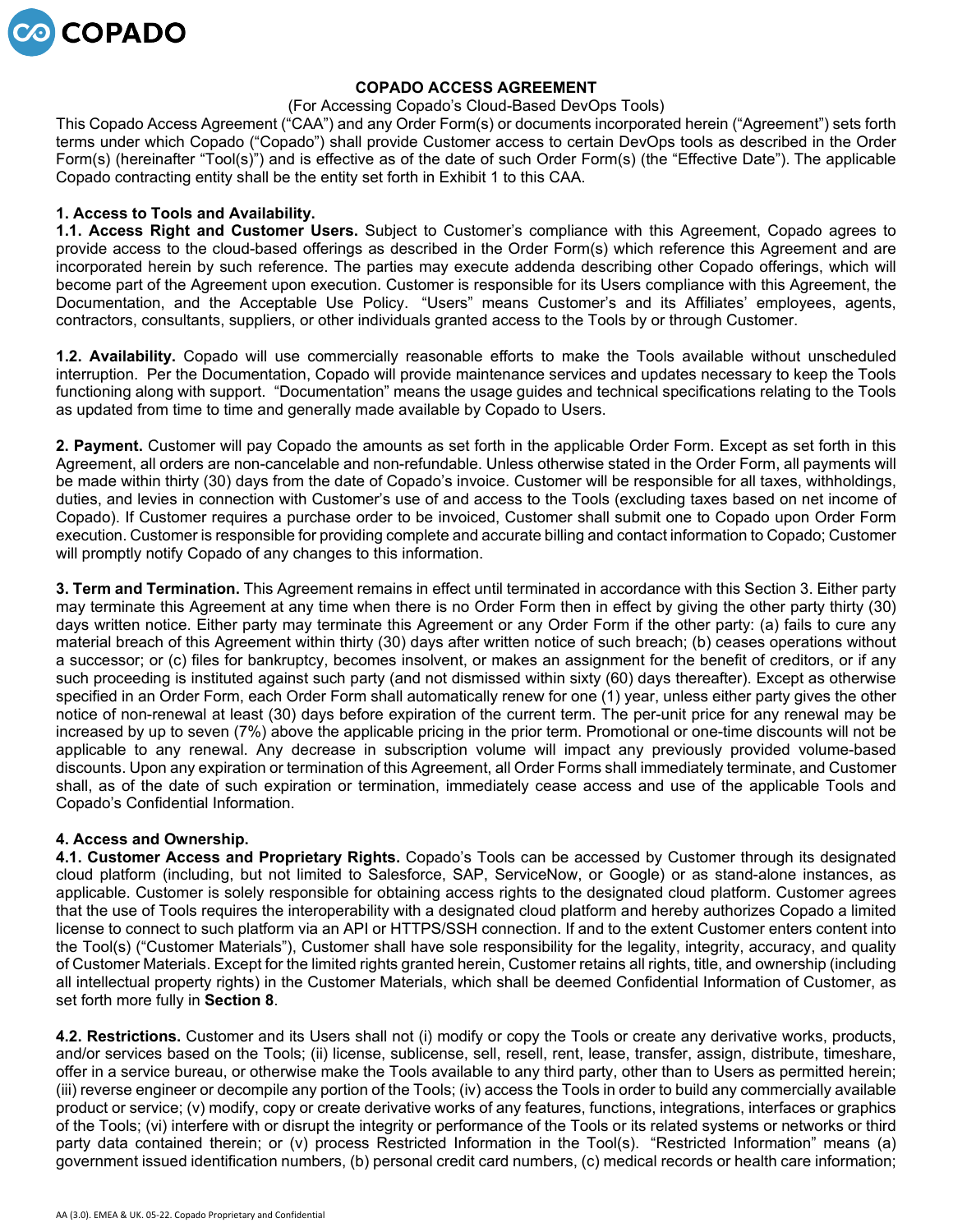

(d) information regulated under the International Traffic in Arms Regulations, (e) technical data restricted under applicable export law, and/or (f) any other personal data without ensuring sufficient legal basis.

**4.3 Copado's Proprietary Rights.** Copado hereby grants Customer a worldwide, royalty-free, non-exclusive right to access and use the Tools for Customer's internal purposes and otherwise in accordance with the Documentation and applicable Order Form. Except for the limited access and use rights granted herein, Copado retains all rights, title, and ownership (including all intellectual property rights) in and to the Tools, Documentation, and any modifications, improvements, and derivative works to them (including any such materials that incorporate any ideas, feedback, or suggestions of Customer). Copado reserves all rights and/or interests not expressly granted to Customer in this Agreement.

**4.4 Use of the Tools.** Unless otherwise provided in the applicable Order Form or Documentation, (a) access to the Tools and Documentation are purchased as subscriptions for the term stated in the Order Form or in the applicable online purchasing portal, (b) additional subscriptions may be added during a subscription term by entering into new Order Forms with Copado, and (c) any add-on subscriptions added via additional Order Forms will be co-terminus unless otherwise expressly stated. Customer agrees that its purchases are not contingent on the delivery of any future functionality or features, or dependent on any oral or written public comments made by Copado regarding future functionality or features. Copado may suspend or terminate Customer's access to the Tools if: (i) it reasonably determines that Customer is violating Copado's Acceptable Use Policy, or (ii) fees owed to Copado are more than thirty (30) days past due and Customer has been notified of such delinquency. Copado will promptly notify Customer of such suspension via electronic notification.

**4.5. Usage Limits.** Access to the Tools may be subject to usage limits specified in Order Forms or Documentation. If Customer exceeds a contractual usage limit, Copado may work with Customer to seek to reduce Customer's usage so that it conforms to that limit. If, notwithstanding Copado's efforts, Customer is unable or unwilling to abide by a usage limit, Customer will execute an Order Form for additional quantities of the applicable subscription promptly upon Copado's request or pay any invoice for excess usage in accordance with Section 2 above.

**4.6 Security**. Copado will maintain industry standard administrative, physical and technical safeguards for protection of the security, confidentiality and integrity of Customer Materials processed in the Tools, as described in the Documentation. The safeguards will include measures designed to prevent unauthorized access, use, modification or disclosure of such Customer Materials.

## **5.Warranties**

**5.1 Limited Warranty.** Copado warrants that during the applicable Order Form term; (i) the Tools shall perform materially in accordance with its Documentation and the Agreement, and (ii) the functionality of the Tools will not be materially decreased during a subscription term as specified in the Order Form. For purposes of this Section 5 (Limited Warranty), "Tools" shall not include items that Customer has elected to use on a no charge or evaluation basis. In the event Customer notifies Copado of a breach of warranty, Copado shall either (a) correct the non-conforming Tools at no additional charge to the Customer; or (b) if Copado is unable to correct such deficiencies after good-faith efforts, Customer may terminate the applicable subscription and shall be entitled to a pro-rata portion of any unused and prepaid fees for the defective subscription. The remedies set forth in this subsection shall be Customer's sole remedy and Copado's sole liability for a breach of these warranties. EXCEPT FOR THE FOREGOING WARRANTY, ALL SERVICES ARE PROVIDED "AS IS" AND COPADO EXPRESSLY DISCLAIMS ANY AND ALL OTHER WARRANTIES OF ANY KIND OR NATURE, WHETHER EXPRESS, IMPLIED, OR STATUTORY, INCLUDING WITHOUT LIMITATION, THE IMPLIED WARRANTIES OF TITLE, NON-INFRINGEMENT, MERCHANTABILITY, AND FITNESS FOR A PARTICULAR PURPOSE.

**5.2 Mutual Warranty**. Each party represents and warrants that it (i) has validly entered into this Agreement and has the legal power to do so and (ii) shall comply with all applicable local, state, national, international, or foreign law or regulation in connection with its performance under this Agreement.

**6. Limitation of Liability.** TO THE MAXIMUM EXTENT PERMITTED BY LAW, NEITHER PARTY WILL BE LIABLE FOR ANY LOSS OF USE, INTERRUPTION OF BUSINESS, LOST PROFITS, OR ANY INDIRECT, PUNITIVE, SPECIAL, INCIDENTAL, OR CONSEQUENTIAL DAMAGES OF ANY KIND REGARDLESS OF THE FORM OF ACTION WHETHER IN CONTRACT, TORT (INCLUDING NEGLIGENCE), STRICT PRODUCT LIABILITY, OR OTHERWISE, EVEN IF IT HAS BEEN ADVISED OF THE POSSIBILITY OF SUCH DAMAGES. IN NO EVENT SHALL EITHER PARTY'S AGGREGATE LIABILITY EXCEED THE AMOUNT PAID OR PAYABLE BY CUSTOMER FOR THE TOOL(S) GIVING RISE TO THE LIABILITY IN THE TWELVE (12) MONTH PERIOD PRECEDING THE EVENT GIVING RISE TO THE CLAIM. THE PARTIES AGREE THAT THE LIMITATIONS SPECIFIED IN THIS SECTION 6 WILL SURVIVE AND APPLY EVEN IF ANY LIMITED REMEDY SPECIFIED IN THIS AGREEMENT IS FOUND TO HAVE FAILED OF ITS ESSENTIAL PURPOSE.

## **7. Mutual Indemnification.**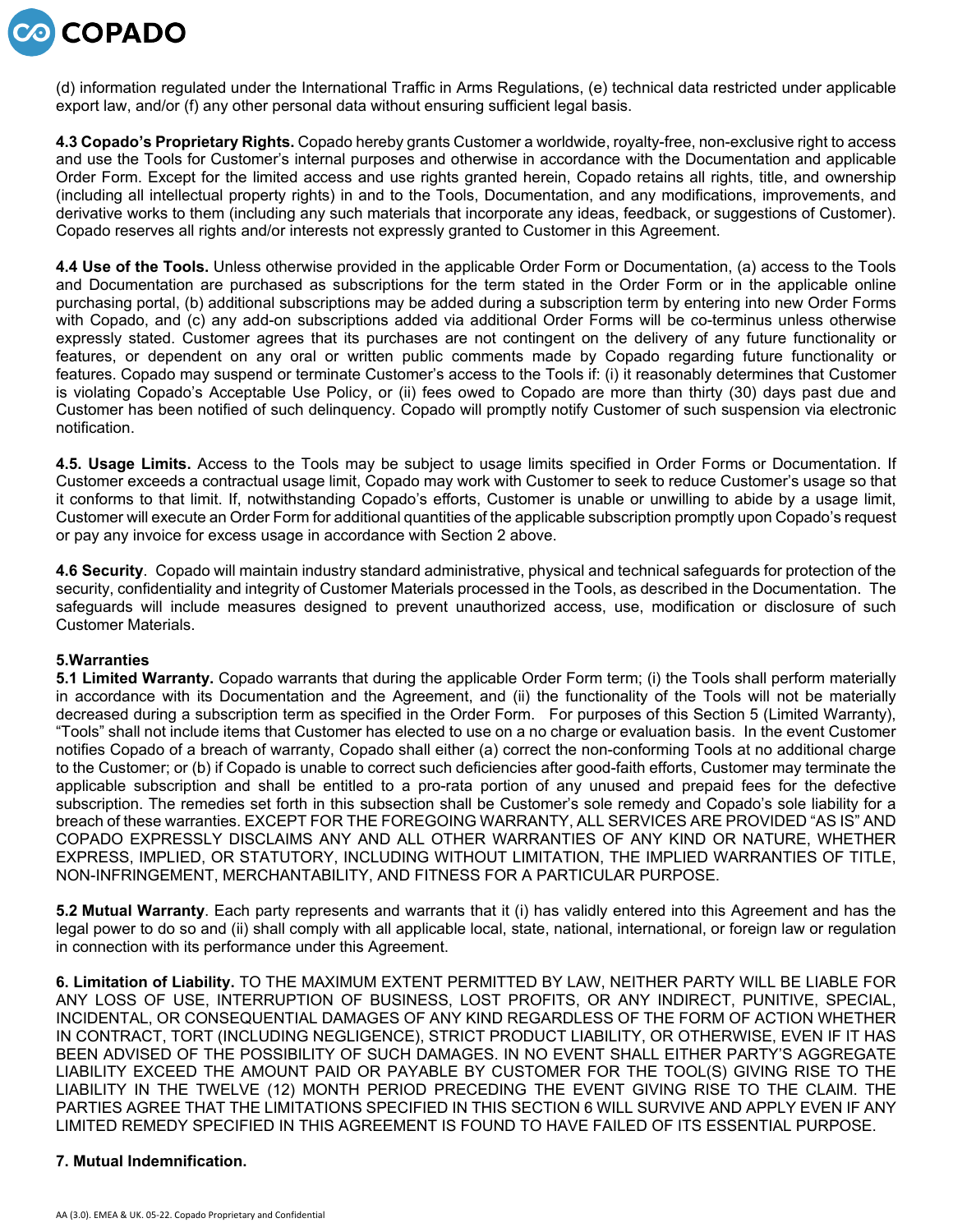

**7.1. Indemnification by Copado.** Copado shall defend customer against any claim, demand, suit, or proceeding made or brought against Customer by a third party alleging that the use of the Tools as permitted hereunder infringes or misappropriates the intellectual property rights of a third party (a "Claim Against Customer"), and shall indemnify Customer for any damages, attorney fees, and costs finally awarded against Customer as a result of, and for the amounts paid by Customer under a judgment, or court approved settlement of, a Claim Against Customer; provided that Customer (a) promptly gives Copado written notice of the Claim Against Customer; (b) gives Copado sole control of the defense and settlement of the Claim Against Customer (provided that Copado may not settle any Claim Against Customer unless the settlement unconditionally releases Customer of all liability); and (c) provides to Copado all reasonable assistance, at Copado's expense. In the event of a Claim Against Customer, or if Copado reasonably believes the Tools may infringe or misappropriate a third party's intellectual property rights, Copado may, in its sole discretion and at no cost to Customer: (i) modify the Tools so that they no longer infringe or misappropriate, which shall not be considered a breach of this Agreement, (ii) obtain a license for continued use of the Tools in accordance with this Agreement, or (iii) terminate access for such Tools upon thirty (30) days written notice and refund to Customer any prepaid fees covering the remainder of the term of such subscriptions after the effective date of such termination. Copado shall have no liability or obligation hereunder with respect to any claim based upon (a) use of any Tools in violation of the Acceptable Use Policy or Documentation; (b) modifications, alterations, combinations or enhancements of the Tools not created by or for Copado; (c) Customer's continuing allegedly infringing activity after being notified thereof, or its continuing use of any version after being provided modifications that would have avoided the alleged infringement; or (d) any intellectual property right in which Customer or any Customer Affiliates has an interest.

**7.2. Indemnification by Customer.** Customer will defend Copado and its Affiliates against any claim, demand, suit, or proceeding made or brought against Copado by a third party (a) alleging that the combination of a third-party application or configuration provided by Customer and used with the Tools, infringes or misappropriates such third party's intellectual property rights, or (b) arising from Customer's use of the Tools in an unlawful manner or in violation of the Agreement (each a "Claim Against Copado"), and shall indemnify Copado for any damages, attorney fees and costs finally awarded against Copado as a result of, or for any amounts paid by Copado under a judgment, or court-approved settlement of, a Claim Against Copado; provided that Copado (a) promptly gives Customer written notice of the Claim Against Copado; (b) gives Customer sole control of the defense and settlement of the Claim Against Copado (provided that Customer may not settle any Claim Against Copado unless the settlement unconditionally releases Copado of all liability); and (c) provides to Customer all reasonable assistance at Customer's expense.

This Section 7 (Mutual Indemnification) is with respect to Section 6 and states the indemnifying party's sole liability to, and the indemnified party's exclusive remedy against, the other party for any type of claim described in this Section.

**8. Confidential Information.** Each party agrees that all code, inventions, know-how, business, technical and financial information it obtains ("Receiving Party") from the disclosing party ("Disclosing Party") constitutes the confidential information of the Disclosing Party ("Confidential Information"), provided that it is identified as confidential at the time of disclosure or should be reasonably known by the Receiving Party to be Confidential Information due to the nature of the information disclosed and the circumstances surrounding the disclosure. The Tools and any updates, upgrades, modifications, derivatives, specifications, technical guides, or other software, or other documentation provided by Copado (or its agents) shall be deemed Confidential Information of Copado without any marking or future designation. Except as expressly authorized herein, the Receiving Party will hold in confidence and not use or disclose any Confidential Information. The Receiving Party's nondisclosure obligation shall not apply to information which the Receiving Party can document: (i) was rightfully in its possession or known to it prior to receipt of the Confidential Information; (ii) is or has become public knowledge through no fault of the Receiving Party; (iii) is rightfully obtained by the Receiving Party from a third party without breach of any confidentiality obligation; (iv) is independently developed by employees of the Receiving Party who had no access to such information; or (v) is required to be disclosed pursuant to the regulation, law, or court order (but only to the minimum extent required to comply with such regulation or order and with advance notice to the Disclosing Party). The Receiving Party acknowledges that disclosure of Confidential Information would cause substantial harm for which damages alone may not be a sufficient remedy, and therefore that upon any such disclosure by the Receiving Party the Disclosing Party shall be entitled to seek appropriate equitable relief in addition to whatever other remedies it might have at law. Upon termination or expiration of this Agreement, if Copado is in possession of any Customer Materials, Copado shall delete, return, or make available to Customer all Customer Materials then in its possession. Copado will retain Customer Materials for 30 days following termination or expiration. Once 30 days have elapsed, Copado will permanently delete the Customer Materials.

**9. Export.** Customer acknowledges that the Tools may be subject to export restrictions by the US government and import restrictions by certain foreign governments. Customer shall not remove or export from the US or allow the export or reexport of any part of the Tools in violation of any US export law or regulation to a US-embargoed country. Customer warrants that it is not named on any US government denied-party list.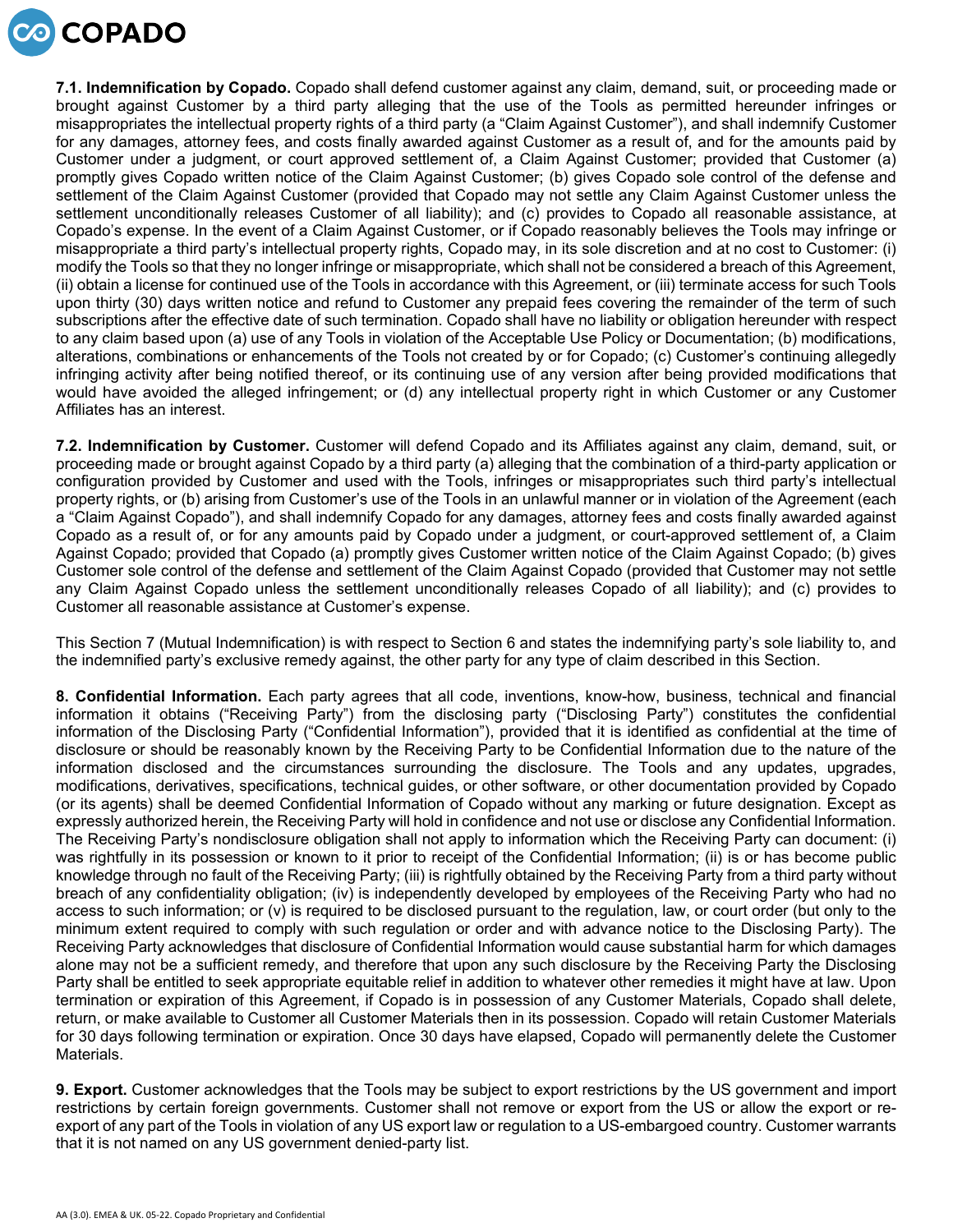

**10. Survival.** Sections 2 (Payment), 4 (Access and Ownership), 6 (Limitation of Liability), 7 (Indemnification), 8 (Confidential Information), 9 (Export), 10 (Survival) 11 (Third Party Websites), and 13 (Miscellaneous) shall survive the expiration or termination of this Agreement.

**11. Third Party Websites.** If Tools are used to access the website content of, correspond with, and purchase products and services from, third parties via third-party websites then Customer does so solely at its own risk. Copado makes no representation or commitment and shall have no liability or obligation whatsoever in relation to the content or use of, or correspondence with, any such third-party website, or any transactions completed, and any contract entered by the Customer, with any such third-party. Copado does not endorse or approve any third-party website nor the content of any of the third-party website made available via the Tools.

**12. Assignment.** Neither party shall assign this Agreement without the written consent of the other party, except that Copado may assign this Agreement to an affiliate (which is defined as a legal entity in which a party directly or indirectly holds more than 50% of the shares or voting rights or has the direct or indirect power to direct the management and policies of an entity) or in connection with a merger, reorganization, acquisition or other transfer of all or part of the party's assets or voting securities. This Agreement will bind and inure to the benefit of each party's permitted successors and assigns.

**13. Miscellaneous.** The parties are independent contractors. This Agreement does not create a partnership, joint venture, agency, fiduciary, or employment relationship between the parties. There are no third-party beneficiaries to this Agreement. Neither party shall make any commitment by contract or otherwise, binding upon the other or represent that it has any authority to do so. Any notice, report, approval, or consent required or permitted under this Agreement will be to the address specified above. Any waiver by either party of any breach of this Agreement, whether express or implied, will not constitute a waiver of any other subsequent breach. No provision of the Agreement will be waived by any act, omission or knowledge of a party or its agents or employees except by an instrument in writing expressly waiving such provision and signed by a duly authorized officer of the waiving party. Both parties may reference this partnership in marketing materials. Both parties shall comply with any applicable anti-corruption, anti-bribery, anti-money laundering, and sanction laws. If any provision of this Agreement is adjudged by any court of competent jurisdiction to be unenforceable or invalid, that provision will be limited or eliminated to the minimum extent necessary so that this Agreement will otherwise remain in full force and effect. Neither party shall be liable to the other for any delay or failure to perform any obligation under this Agreement (except for a failure to pay fees) if the delay or failure is due to events which are beyond the reasonable control of such party, including not limited to any strike, blockade, war, act of terrorism, riot, natural disaster, failure or diminishment of power or of telecommunications or data networks or services, or refusal of approval or a license by a government agency. This Agreement shall be deemed to have been made in and shall be construed in accordance with the table set forth in Exhibit 1. The jurisdictions and venue for actions related to this Agreement shall be as set forth in the table in Exhibit 1 and both parties hereby submit to the personal jurisdiction of such courts. Copado may use anonymized metrics to monitor its tools' performance during an engagement. Any waivers or amendments shall be effective only if made in writing signed by a representative of the respective parties authorized to bind the parties. No provisions of any purchase order (excluding the Order Form) or other business form employed by either party will supersede the terms and conditions of this Agreement, and any such document shall be for administrative purposes only and shall have no legal effect. Notwithstanding any language to the contrary therein, in the event of any conflict or inconsistency among the following documents, the order of precedence shall be: (1) Order Form, (2) any exhibit, schedule, or addendum to this Agreement, and (3) this Agreement. Both parties agree that this Agreement is the complete and exclusive statement of the mutual understanding of the parties and supersedes and cancels all previous written and oral agreements and communications relating to the subject matter of this Agreement.